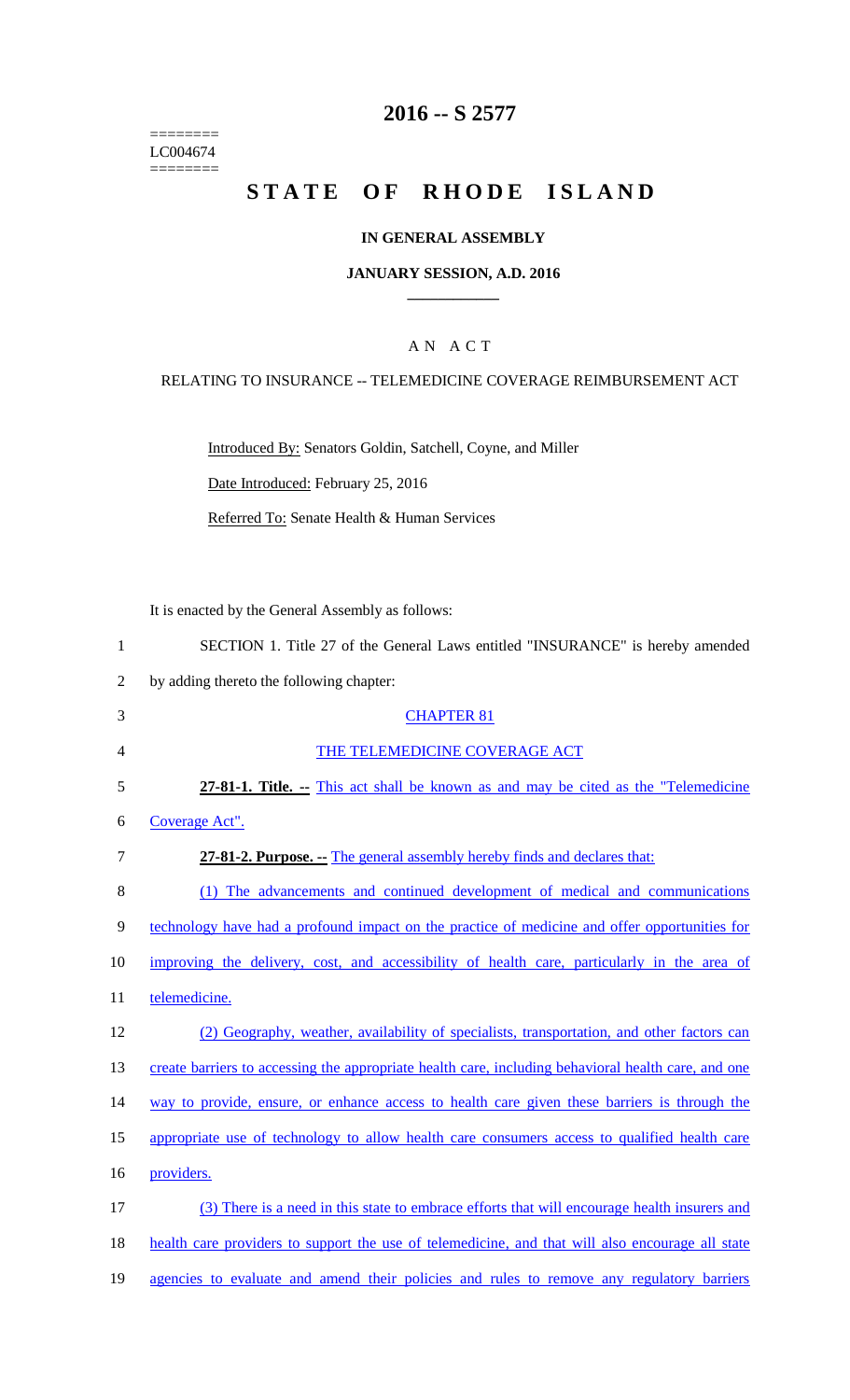1 prohibiting the use of telemedicine services. **27-81-3. Definitions. --** As used in this chapter: (1) "Distant site" means a site at which a health care provider is located while providing health care services by means of telemedicine. (2) "Health care facility" means an institution providing health care services or a health care setting, including, but not limited to, hospitals and other licensed inpatient centers, ambulatory surgical or treatment centers, skilled nursing centers, residential treatment centers, diagnostic, laboratory and imaging centers, and rehabilitation and other therapeutic health settings. (3) "Health care professional" means a physician or other health care practitioner 11 licensed, accredited or certified to perform specified health care services consistent with state 12 <u>law.</u> (4) "Health care provider" means a health care professional or a health care facility. (5) "Health care services" means any services included in the furnishing to any individual of medical, podiatric, or dental care, or hospitalization, or incident to the furnishing of that care or 16 hospitalization, and the furnishing to any person of any and all other services for the purpose of 17 preventing, alleviating, curing, or healing human illness, injury, or physical disability. (6) "Health insurer" means any person, firm or corporation offering and/or insuring health care services on a prepaid basis, including, but not limited to, a nonprofit service corporation, a 20 health maintenance organization, or an entity offering a policy of accident and sickness insurance. (7) "Health maintenance organization" means a health maintenance organization as 22 defined in chapter 41 of this title. (8) "Nonprofit service corporation" means a nonprofit hospital service corporation as 24 defined in chapter 19 of this title, or a nonprofit medical service corporation as defined in chapter 20 of this title. (9) "Originating site" means a site at which a patient is located at the time health care services are provided to them by means of telemedicine; provided, however, notwithstanding any 28 other provision of law, health insurers and health care providers may agree to alternative siting 29 arrangements deemed appropriate by the parties. (10) "Policy of accident and sickness insurance" means a policy of accident and sickness insurance as defined in chapter 18 of this title. (11) "Store-and-forward technology" means the technology used to enable the transmission of a patient's medical information from an originating site to the health care provider 34 at the distant site without the patient being present.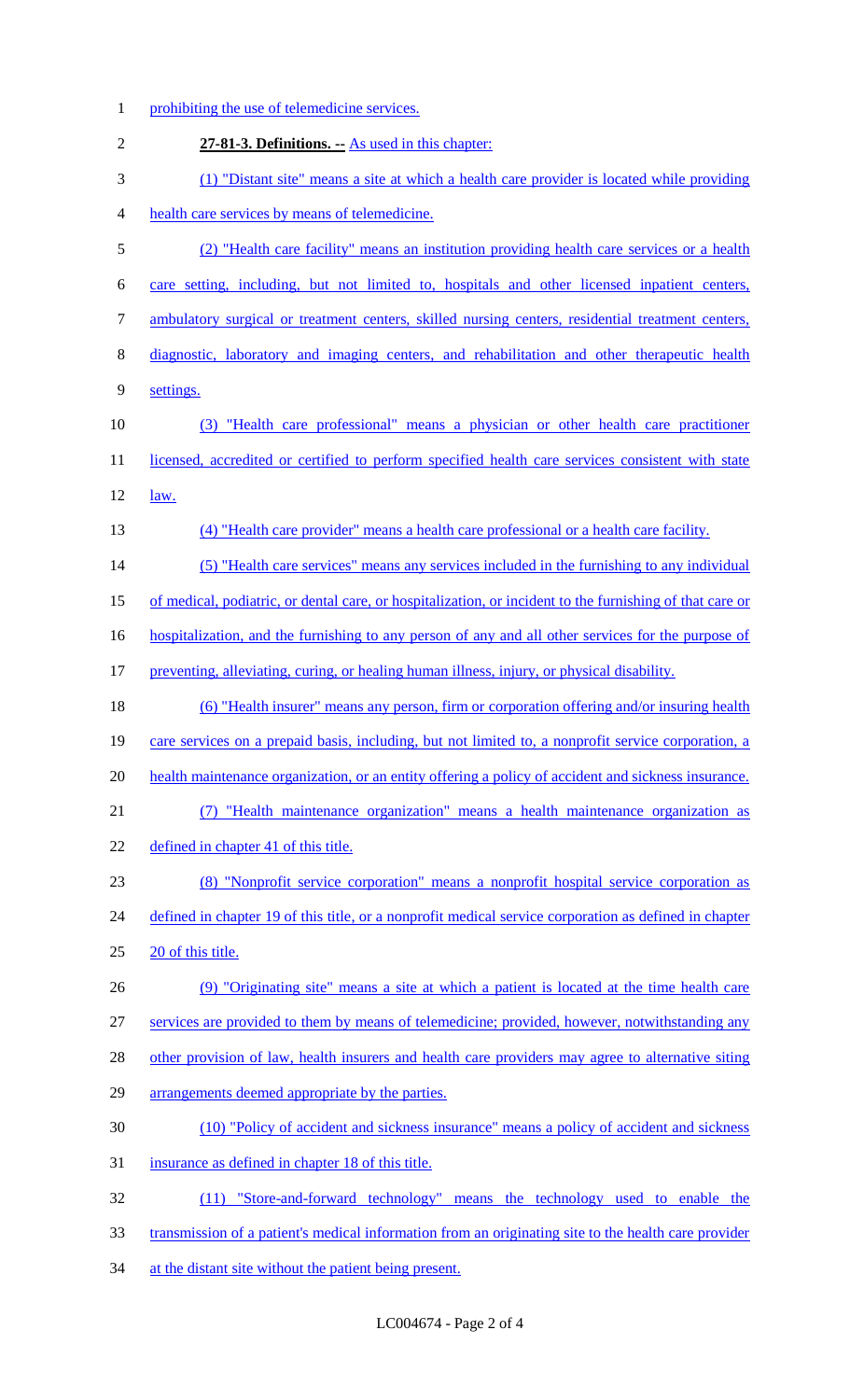(12) "Telemedicine" means the delivery of clinical health care services by means of real time two-way electronic audiovisual communications, including the application of secure video 3 conferencing or store-and-forward technology to provide or support health care delivery, which facilitate the assessment, diagnosis, treatment, and care management of a patient's health care while such patient is at an originating site and the health care provider is at a distant site, consistent with applicable federal laws and regulations. Telemedicine does not include an audio- only telephone conversation, email message or facsimile transmission between the provider and 8 patient. **27-81-4. Coverage of telemedicine services. --** (a) Each health insurer that issues individual or group accident and sickness insurance policies for health care services and/or 11 provides a health care plan for health care services shall provide coverage for the cost of such 12 covered health care services provided through telemedicine services, as provided in this section. (b) A health insurer shall not exclude a health care service for coverage solely because 14 the health care service is provided through telemedicine and is not provided through in-person consultation or contact, so long as such health care services are medically appropriate to be 16 provided through telemedicine services and as such may be subject to the terms and conditions of a telemedicine agreement between the insurer and the participating health care provider or 18 provider group. (c) Benefit plans offered by a health insurer may impose a deductible, copayment, or 20 coinsurance requirement for a health care service provided through telemedicine. (d) The requirements of this section shall apply to all policies and health plans issued, reissued, or delivered in the state of Rhode Island on and after January 1, 2018. (e) This chapter shall not apply to short-term travel, accident-only, limited or specified 24 disease, or individual conversion policies or health plans, nor to policies or health plans designed for issuance to persons eligible for coverage under Title XVIII of the Social Security Act, known 26 as Medicare, or any other similar coverage under state or federal governmental plans. **27-81-5. Severability.** If any provision of this chapter is held by a court to be invalid, 28 such invalidity shall not affect the remaining provisions of this chapter. SECTION 2. This act shall take effect upon passage.

======== LC004674 ========